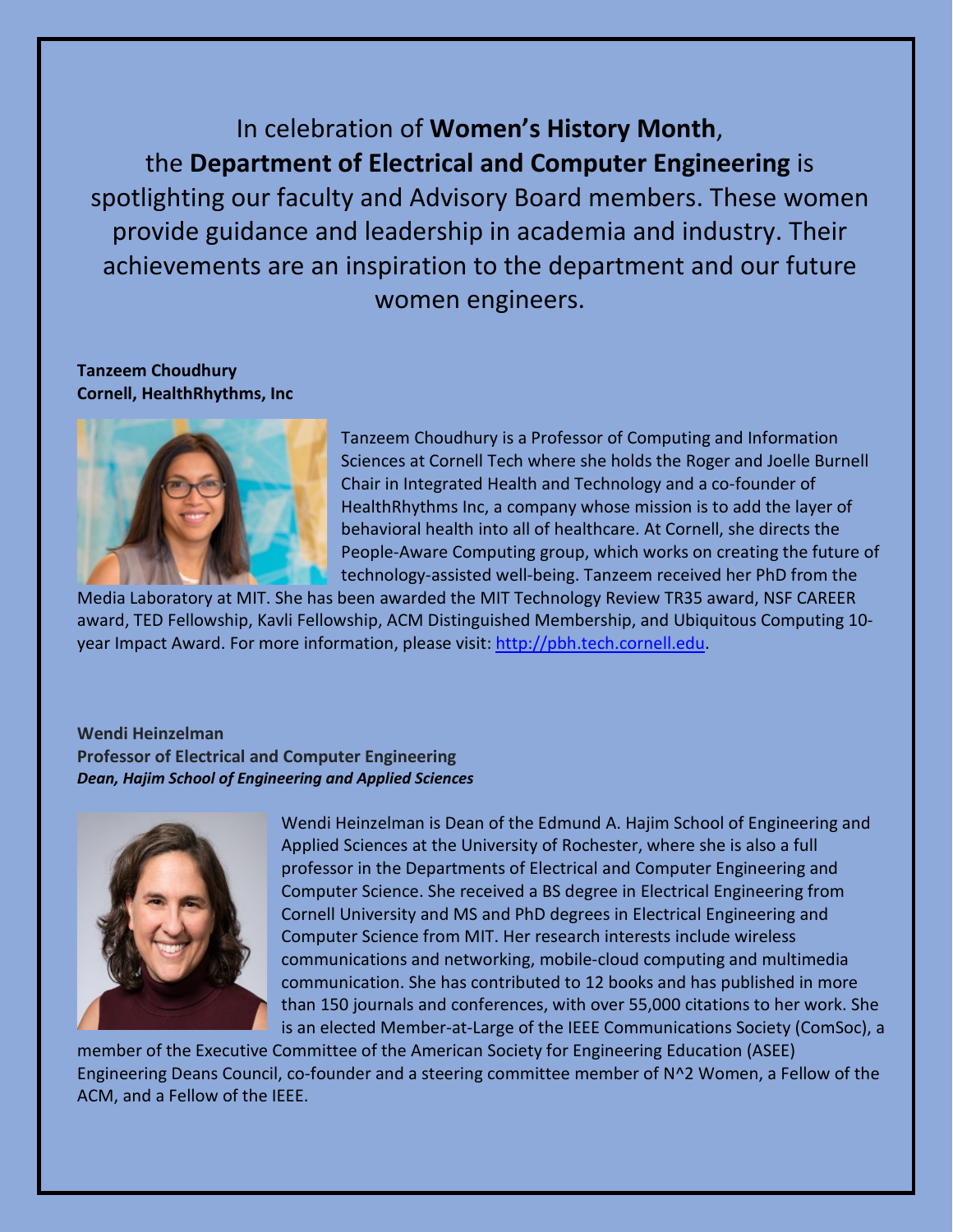### **Maria Helguera Adjunct Professor of Electrical and Computer Engineering**



María Helguera was born in Mexico City. She got a BsC in Physics from the National Autonomous University of Mexico, UNAM, where she also worked at the Institute of Astronomy developing instrumentation. In 1988 she was awarded a National Council for the Sciences and Technology (CONACYT) scholarship to attend the University of Rochester where she got a MsC in Electrical Engineering in 1990. She returned to Mexico to lead the Department of Electronics Engineering at the National Center for Research and Technological Development (CENIDET) in Cuernavaca, Morelos. In 1995 she enrolled in the PhD program in Imaging Science at RIT and was hired as an Assistant Professor at the Chester F. Carlson Center for Imaging Science, RIT in 2000. She was the principal investigator in the Biomedical Imaging Lab from its inception

until 2016 when she retired form RIT. During her time at RIT, she was the academic coordinator of the Imaging Science online Master's program, 2000 – 2008, and from 2012- 2016 she was the coordinator of the Imaging Science undergraduate program. She taught numerous courses at the undergraduate and graduate levels, she supervised 34 undergraduate students, 12 MsC students in Imaging Science and Mechanical Engineering and 4 PhD Imaging Science students. She has over 80 publications with her students in journals and conference proceedings. In 2016, upon retirement, she returned to Mexico and joined the Institute of Technology Mario Molina in Lagos de Moreno, Jalisco where she was responsible to form a research department. She taught Physics, Calculus, Probability and Statistics, Research Practices and Artificial Intelligence for the Computer Engineering, Industrial Engineering, and Automotive Engineering departments. In 2021 she joined the Electrical and Computer Engineering Department at the University of Rochester as an adjunct professor.

In her spare time, she supports a small low-income semi-rural community facilitating drip-irrigation plots to cultivate corn, beans, tomatoes, cabbage, onions, squash, cilantro and hot peppers that the families use for their own consumption or to sell. She is the director of an NGO to protect the cultural heritage of Lagos de Moreno, which has been recognized by UNESCO as a world heritage city. She is the mother to Emilio and his wife, Fernanda, and soon to be a grandmother.

### **Sanghamithra Korukonda – Advisory Board Nanostring Technologies, Senior Scientist**



Mithra Korukonda specializes in the area of medical image analysis, creating computational tools for diagnosis and treatment. Currently, she is a senior scientist at Nanostring Technologies, working to decode gene expression from fluorescent microscopy data. Prior to that, she held research staff positions at GE Global Research and Philips Research North America developing algorithms and technologies for diverse imaging modalities.

She obtained an undergraduate degree in Electrical Engineering from the Indian Institute of Technology at Bombay, India and holds a PhD in

biomedical ultrasound from the ECE Dept at the University of Rochester. While not working, she loves to travel and hike, a pursuit she honed-in the Adirondacks while at graduate school."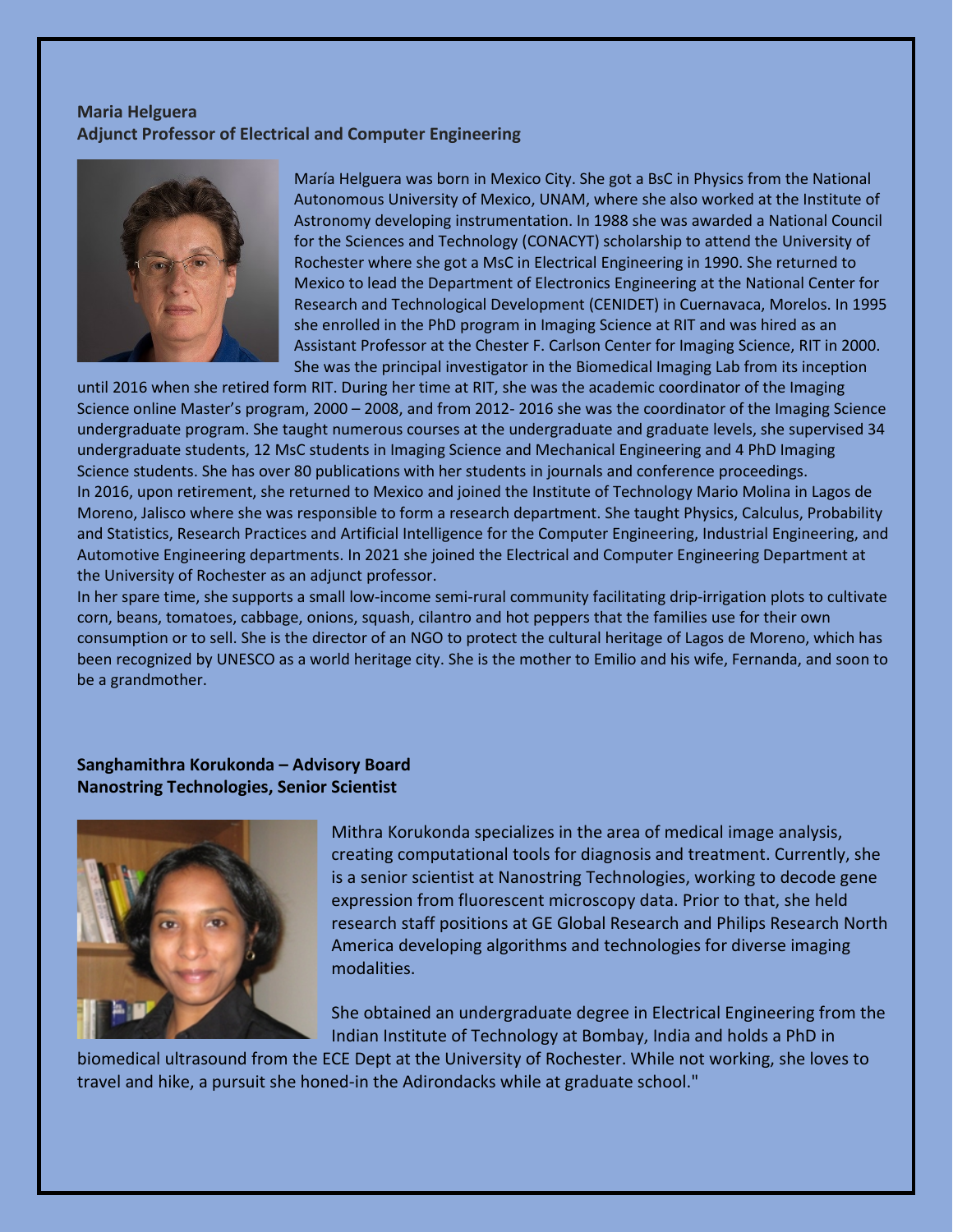# **Linda Marchese – Advisory Board Senior Terahertz Architect for RaySecur**



Linda Marchese is Senior Terahertz Architect for RaySecur, a startup company headquartered in Boston. She led the development of and is first author of the patent for RaySecur's flagship product, MailSecur. MailSecur is a real-time non-invasive see-through mail scanner that has received a 2019 R&D 100 Award and a 2021 SPIE Prism Award and had been adopted by numerous Fortune 100 companies. Before moving to RaySecur, she was an Expert Researcher at the National Optics Institute (INO) in Quebec City where she was the technical lead for Terahertz and Millimeter-Wave Imaging Systems.

Born in Philadelphia, she earned her BS in Physics in 1991 and her MS and PhD in Electrical Engineering in 1993 and 1997, respectively, all from the University of Rochester.

# **Theophano Mitsa - Advisory Board Aretisoft, LLC**



Dr. Mitsa holds a Ph.D. degree in Electrical Engineering from the University of Rochester, is the author of 47 publications and the book "Temporal Data Mining", and inventor for 11 US patents. She has diverse academic and industrial experience, having served as a faculty member at the Universities of Iowa and Massachusetts and a Senior Software Engineer at GE HealthCare and Abiomed. Dr. Mitsa has received research awards from the National Science Foundation, the Whitaker Foundation, and HP. She is also a Fulbright scholar and the winner of the University of Rochester Eastman Medal. She is currently Managing Member at Aretisoft, LLC, and a frequent Medium writer and blogger in the areas of data science/mining.

### **Inna Partin-Vaisband – Advisory Board University of Illinois at Chicago**



Inna P.-Vaisband is an Assistant Professor of Electrical and Computer Engineering at the University of Illinois in Chicago. She received the B.Sc. in computer science and M.Sc. in electrical engineering from the Technion-Israel Institute of Technology, Haifa, Israel, in, respectively, 2006 and 2009, and the Ph.D. degree in electrical engineering from the University of Rochester, Rochester, New York, in 2015. Between 2003 and 2009, Dr. P.-Vaisband held a variety of software and hardware R&D positions at Tower Semiconductor Ltd., G-Connect Ltd., and IBM Ltd., all in Israel. Dr. P.-Vaisband is an Associate Editor of the Microelectronics Journal. Her research is focused on innovation in the area of distributed power delivery and locally intelligent power management that facilitates performance scalability of heterogeneous ultra-large scale integrated systems. Special emphasis is placed on

hardware security and emerging technologies such as wireless power transfer, simultaneous wireless information and power transfer, and photonic networks. A method for distributed power delivery and management in heterogeneous ICs has been proposed and patented by Dr. P.-Vaisband in 2017. Her